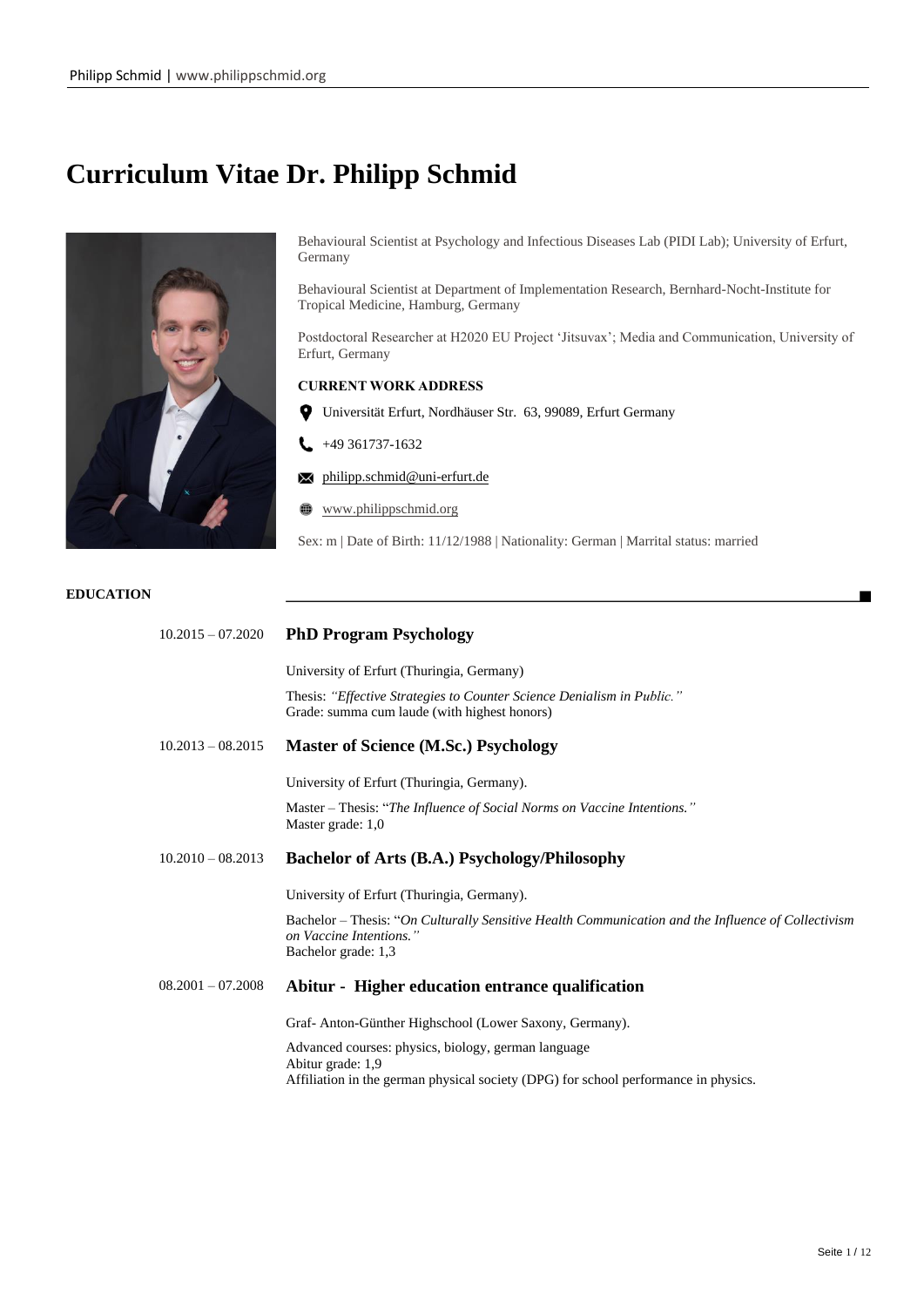### **EMPLOYMENT**

| 07.2021 – current University of Erfurt – Postdoctoral researcher |  |  |  |  |
|------------------------------------------------------------------|--|--|--|--|
|------------------------------------------------------------------|--|--|--|--|

Project: Jitsuvax - Vaccinating against misconceptions to protect global public health. *Despite the unquestionable success of immunisation in reducing and eliminating infectious diseases, scepticism on information about vaccine efficacy and safety remains a universal menace. According to the World Health Organisation, the diffusion of mistrust is due to misinformation provided by the internet. To address the challenging vaccine hesitancy, the EU-funded JITSUVAX project aims at utilising the very misinformation about vaccinations. By training health care professionals through inoculation and refutational learning and enabling them to communicate more constructively with patients, the project aspires to contribute to the increase of public confidence in immunisation.* Project manager: Prof. Dr. Stephan Lewandowsky Funding: European Commission Horizon 2020

#### 02.2020 – 06.2021 **University of Erfurt – Interim lecturer for statistics and methods**

Description: *Teaching bachelor and master courses on statistics and research methods at the Department of Psychology of the University of Erfurt. Courses include seminars and lectures on basic and advanced level. The content of the courses includes but is not limited to:*

| $-t-test$             | $\blacksquare$ Non-parametric tests | $\blacksquare$ Factor analysis                |
|-----------------------|-------------------------------------|-----------------------------------------------|
| $- ANOVA$             | $-MANOVA$                           | $- ANCOVA$                                    |
| ■ Linear Regression   | ■ <i>Logistic Regression</i>        | $\blacksquare$ Multilevel Regression          |
| ■ <i>Metaanalysis</i> | $\blacksquare$ Confidence Intervals | $\blacksquare$ Limits of significance testing |

### 10.2016 – 02.2020 **University of Erfurt – Research fellow**

Project: Impfen 60+: Influenza and Pneumococcal Vaccination and Sepsis Prevention. *In this joint project with the Robert Koch Institute, the Universitätsklinikum Jena and Lindgrün GmbH we will create and evaluate an evidence informed intervention to address vaccine hesitancy regarding influenza and pneumococcal vaccination in the elderly."* Project manager: Prof. Dr. Cornelia Betsch Funding: Bundesministerium für Bildung und Forschung (BMBF), Konsortium InfectControl2020 with Uniklinikum Jena, Robert Koch-Institut, Lindgrün GmbH

# 11.2015 – 09.2016 **University Hospital Hamburg-Eppendorf – Research fellow**

Project: *"Increasing Influenza Vaccine Uptake: Targeting Health-Care Personnel."* Project manager: Prof. Dr. Cornelia Betsch, Prof. Dr. Ansgar Lohse, Prof. Dr. Marylyn Addo, Prof. Dr. Robert Böhm Funding: Deutsches Zentrum für Infektionsforschung (DZIF), TTU 01.913\_00

#### 08.2012 – 10.2015 **University of Erfurt – Student assistant**

Project: *"The Impact of Narrative Information from the Internet on the Assessment of Risk Regarding Infant and Toddler Vaccination."* Project manager: Prof. Dr. Cornelia Betsch, Universität Erfurt Funding: Grant German Research Foundation (DFG), BE 3970/4-1

## 02.2011 – 07.2012 **University of Erfurt – Student assistant**

Project: *"The Impact of Narrative Information from the Internet on the Assessment of Risk Regarding Infant and Toddler Vaccination II – Moderators and Processes."* Project manager: Prof. Dr. Cornelia Betsch, Universität Erfurt Funding: Grant German Research Foundation (DFG), BE 3970/4-2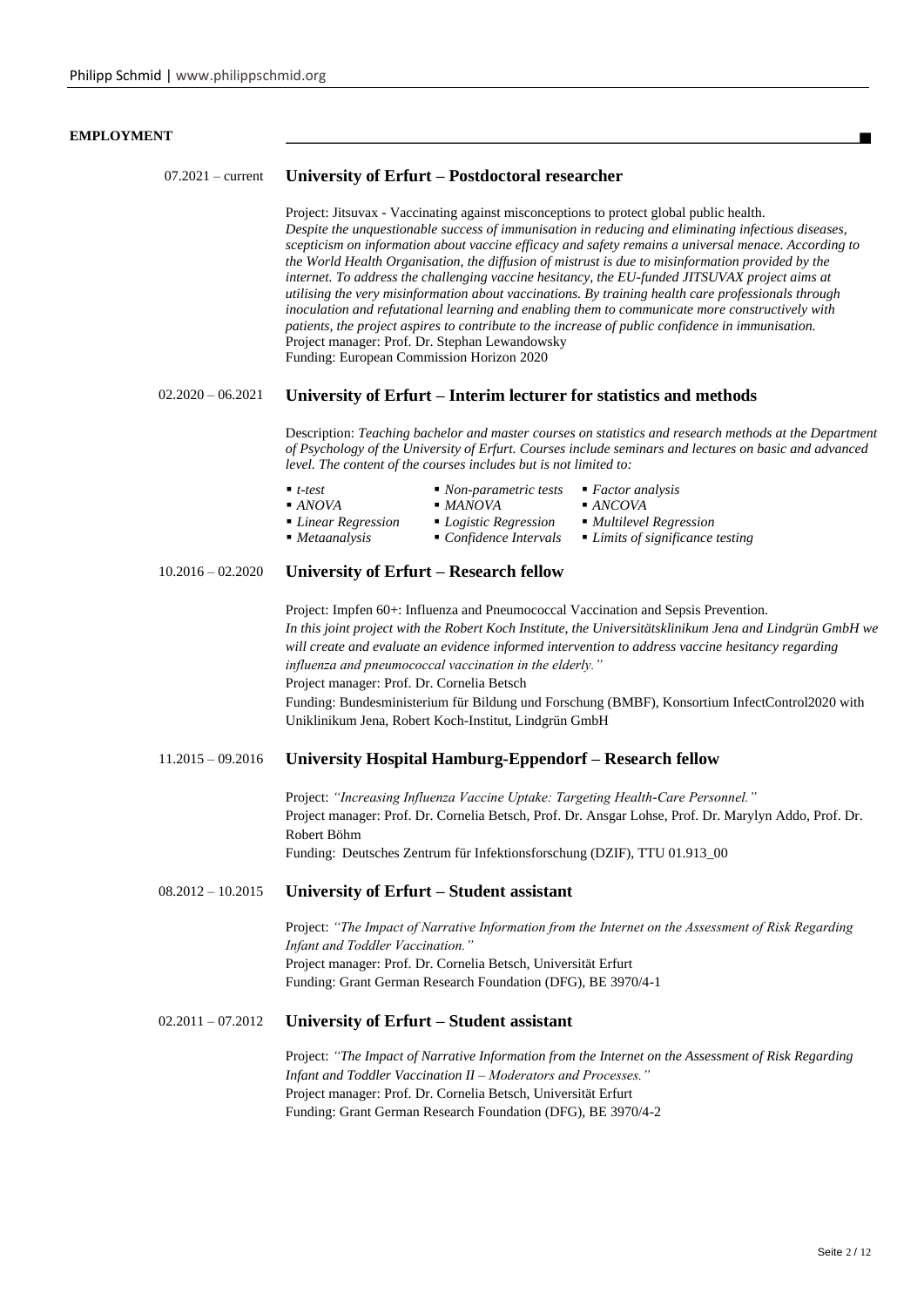| $07.2008 - 03.2009$          | <b>Military service</b>                                                                                                                                                                                                                                                                                                  |  |  |
|------------------------------|--------------------------------------------------------------------------------------------------------------------------------------------------------------------------------------------------------------------------------------------------------------------------------------------------------------------------|--|--|
|                              | Medical soldier at the military hospital Westerstede (Lower Saxony, Germany).                                                                                                                                                                                                                                            |  |  |
| <b>GRANTS, FUNDING</b>       |                                                                                                                                                                                                                                                                                                                          |  |  |
| 2020                         | <b>University of Erfurt</b>                                                                                                                                                                                                                                                                                              |  |  |
|                              | Fund for the promotion of young talents financed by the Faculty of Education Science and the Chair of<br>Organizational Work and Social Psychology; 6.870 EUR                                                                                                                                                            |  |  |
| 2015-2019                    | <b>Center for Empirical Research in Economics and Behavioral Sciences (CEREB)</b>                                                                                                                                                                                                                                        |  |  |
|                              | Financial support for PhD students of the Center for Empirical Research in Economics and Behavioral<br>Sciences (CEREB) at the University of Erfurt; 300 EUR per year                                                                                                                                                    |  |  |
| 2016                         | <b>World Health Organization, Headquarters</b>                                                                                                                                                                                                                                                                           |  |  |
|                              | Development of a discussion paper on influenza vaccination hesitancy<br>with Prof. Dr. Cornelia Betsch, University of Erfurt; 24.106 US\$                                                                                                                                                                                |  |  |
| 2013-2015                    | The German Academic Scholarship Foundation (Studienstiftung)                                                                                                                                                                                                                                                             |  |  |
|                              | Student Scholarship; ca. 970 EUR per month                                                                                                                                                                                                                                                                               |  |  |
| <b>SCIENTIFIC CONSULTANT</b> |                                                                                                                                                                                                                                                                                                                          |  |  |
| 2021                         | <b>World Health Organization, Regional Office for Europe</b>                                                                                                                                                                                                                                                             |  |  |
|                              | Development of a guide on how to respond to misinformation on social media<br>With Dorothee Heinemeier, University of Erfurt.                                                                                                                                                                                            |  |  |
| 2020                         | <b>World Health Organization, Headquarters</b>                                                                                                                                                                                                                                                                           |  |  |
|                              | Ad-hoc technical consultation on managing COVID-19 infodemics. Related talk: Schmid, P. (2020).<br>Effective Strategies to Counter Science Denialism in Public. WHO ad-hoc technical consultation on<br>managing the COVID-19 infodemic, Geneva (Switzerland and online)                                                 |  |  |
| $2015 - 2019$                | <b>World Health Organization, Regional Office for Europe</b>                                                                                                                                                                                                                                                             |  |  |
|                              | Development of a guide on how to respond to vaccine deniers in a public debate or interview<br>With Prof. Dr. Noni MacDonald, Dalhousie University Canada.                                                                                                                                                               |  |  |
|                              | Organization and implementation of WHO workshops on addressing vaccination opposition (2016:<br>Belgrade, Serbia; 2016: Copenhagen, Denmark; 2017: Copenhagen, Denmark; 2017: Stuttgart, Germany;<br>Berlin, Germany, 2018). Workshops were attended by national immunization managers of 17 different<br>Member States. |  |  |
| <b>INTERNSHIPS</b>           |                                                                                                                                                                                                                                                                                                                          |  |  |
| $05.2015 - 07.2015$          | <b>World Health Organization, Regional Office for Europe</b>                                                                                                                                                                                                                                                             |  |  |
|                              | Project: "How to Respond to Vaccine Deniers"<br>Project manager: Robb Butler, Katrine Haabersaat, WHO Regional Office Europe                                                                                                                                                                                             |  |  |
| $04.2013 - 06.2013$          | University of Bern, Institute of Psychology                                                                                                                                                                                                                                                                              |  |  |
|                              | Project: "The Impact of Dominance Cues in Faces on Backlash Effects"<br>Project manager: Prof. Dr. Sabine Sczesny, University of Bern                                                                                                                                                                                    |  |  |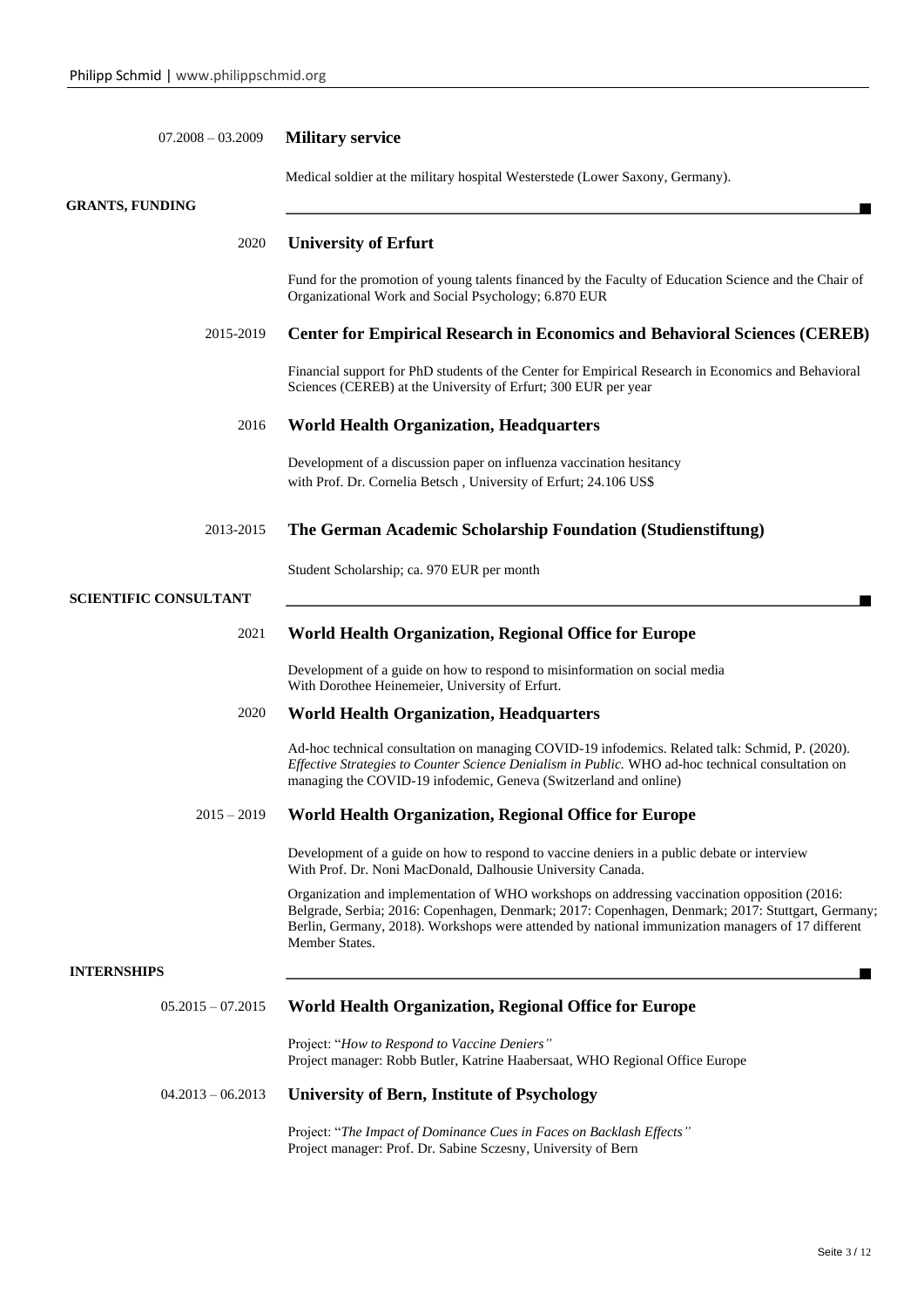# 08.2011 – 10.2011 **Robert Koch-Institut Berlin**

Project: *"How to Communicate with Anti-Vaccine Activists"* Project manager: Dr. Ole Wichmann

| <b>SCHOLARSHIPS</b>          |                                                                                                                                                                                                                                                                                                                                                                                                                                                                 |
|------------------------------|-----------------------------------------------------------------------------------------------------------------------------------------------------------------------------------------------------------------------------------------------------------------------------------------------------------------------------------------------------------------------------------------------------------------------------------------------------------------|
| $04.2013 - 08.2015$          | <b>Scholarship German National Academic Foundation (Studienstiftung des</b><br>deutschen Volkes)                                                                                                                                                                                                                                                                                                                                                                |
|                              | Affiliation in Germany's largest organisation sponsoring students of outstanding academic<br>achievements. It is non-political and non-denominational.                                                                                                                                                                                                                                                                                                          |
| <b>TEACHING</b>              |                                                                                                                                                                                                                                                                                                                                                                                                                                                                 |
| <b>Seminars</b>              | <i>Statistics 3. 2020SS and 2020/2021WS – Bachelor.</i> This course teaches additional statistical analyses<br>such as repeated measures ANOVA, confidence intervals and their relationship to p values, multiple<br>regression, moderator analysis and factor analysis. Moreover, a special focus is set on open science<br>practices and the issue of reproducibility in psychology. The course is build on student presentations<br>and plenary discussions. |
|                              | Research Methods 2020SS and 2021SS - Master. This course teaches advanced methods such as meta<br>analysis, the general linear model and the relation to multiple regression, analysis of covariance,<br>MANOVA, logistic regression, multi-level regression. The course is build on student presentations<br>and plenary discussions.                                                                                                                          |
|                              | Models with latent variables 2021WS - Master. This course provides in introduction to latent variables<br>and structural equation models. Students develop a theoretical understanding and test their skills<br>using the lavaan package from R.                                                                                                                                                                                                                |
| Lectures                     | <i>Statistics 1. 2021WS – Bachelor.</i> This course teaches the basics of statistics as a tool for psychological<br>research. Students are introduced to issues of measurement, distributions, point estimates and<br>variance, correlation, effect sizes, regression, basics of probability.                                                                                                                                                                   |
|                              | <i>Statistics 2. 2020SS and 2021SS - Bachelor.</i> This course is a follow-up tot he geenral introduction<br>Statistics 1. The course teaches more basics of statistics as a tool for psychological research.<br>Students are introduced to significance testing, power analysis, ANOVA, t-test, non-parametric<br>tests.                                                                                                                                       |
|                              | <i>Statistics 1. 2021WS – Master.</i> This course teaches additional statistical analyses such as repeated<br>measures ANOVA, confidence intervals and their relationship to p values, multiple regression,<br>moderator analysis and factor analysis. Moreover, a special focus is set on open science practices<br>and the issue of reproducibility in psychology. The course is build on student presentations and<br>plenary discussions.                   |
| <b>PUBLICATIONS</b>          |                                                                                                                                                                                                                                                                                                                                                                                                                                                                 |
| In peer reviewed<br>journals | Lewandowsky, S., Armaos, K. D., Bruns, H., Schmid, P., Holford, D. L., Hahn, U.,  & Cook, J.<br>(2021). When Science Becomes Embroiled in Conflict: Recognizing the Public's Need for Debate<br>while Combating Conspiracies and Misinformation. Annals of the American Academy of Political<br>and Social Science.                                                                                                                                             |
|                              | Verger, P., Fressard, L., Soveri, A., Dauby, N., Fasce, A., Karlsson, L., Lewandoswky, S., Schmid, P.,<br>Dube, E., & Gagneur, A. (2022). An instrument to measure psychosocial determinants of health care<br>professionals' vaccination behavior: Validation of the Pro-VC-Be questionnaire. Expert Review of<br>Vaccines. https://doi.org/10.1080/14760584.2022.2046467                                                                                      |
|                              | Vivion, M., Anassour Laouan Sidi, E., Betsch, C., Dionne, M., Dubé, E., Driedger, S. M., Schmid, P<br>& Canadian Immunization Research Network (CIRN). (2022). Prebunking messaging to inoculate                                                                                                                                                                                                                                                                |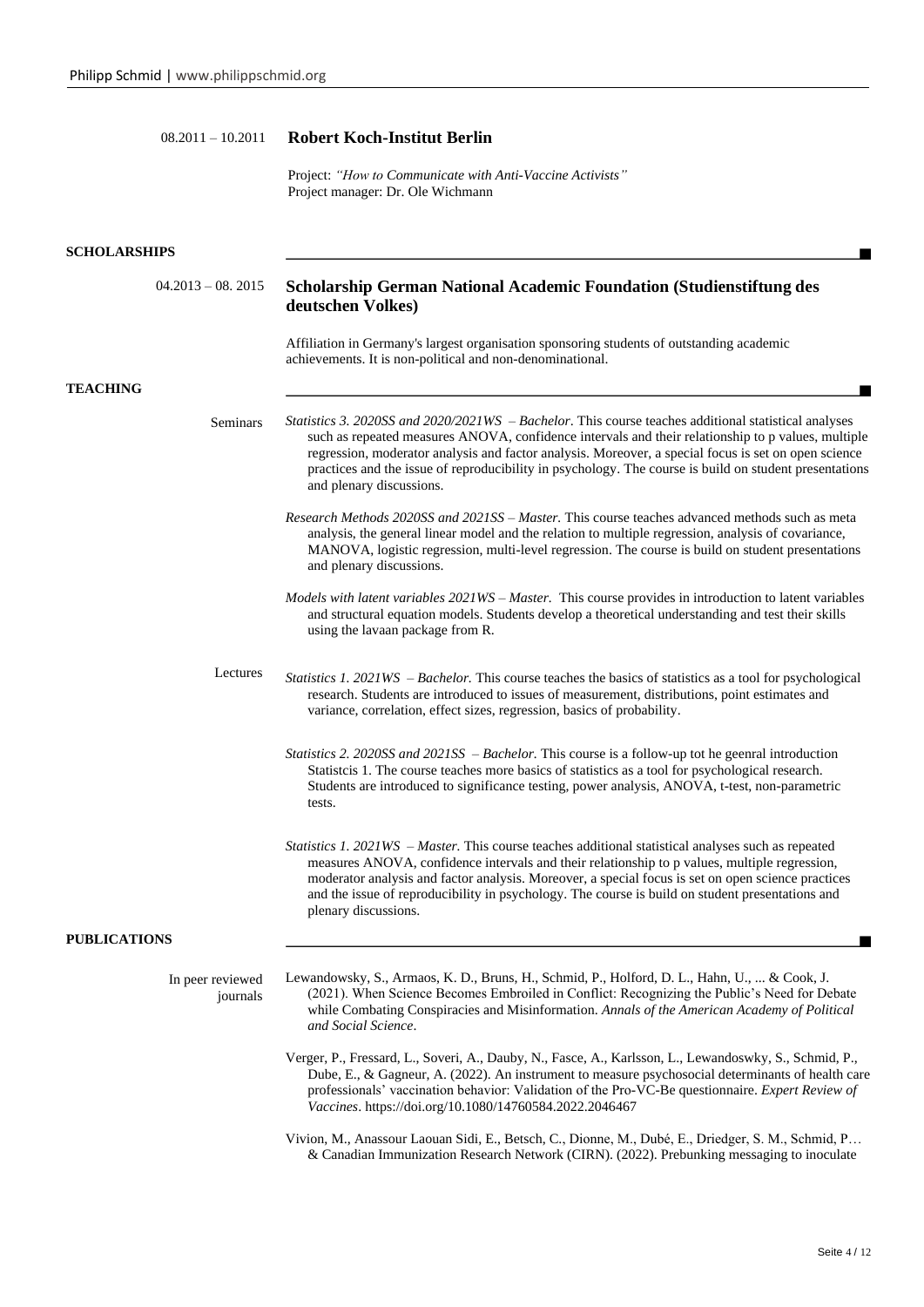against COVID-19 vaccine misinformation: an effective strategy for public health. *Journal of Communication in Healthcare*, 1-11[. https://doi.org/10.1080/17538068.2022.2044606](https://doi.org/10.1080/17538068.2022.2044606)

- Ecker, U. K., Lewandowsky, S., Cook, J., Schmid, P., Fazio, L. K., Brashier, N., … & Amazeen, M. A. (2022). The psychological drivers of misinformation belief and its resistance to correction. *Nature Reviews Psychology*, *1*(1), 13-29.<https://doi.org/10.1038/s44159-021-00006-y>
- Rabe, J. E., Schillok, H., Merkel, C., Voss, S., Coenen, M., De Bock, F., … & Jung-Sievers, C. (2021). Belastung von Eltern mit Kindern im Schulalter während verschiedener Phasen der COVID-19- Pandemie in Deutschland: Eine Analyse der COVID-19-Snapshot-Monitoring-(COSMO-) Daten. *Bundesgesundheitsblatt-Gesundheitsforschung-Gesundheitsschutz*, *64*(12), 1500-1511. <https://doi.org/10.1007/s00103-021-03453-3>
- Thumbeck S., Schmid P., Chesneau S., Dohmas F. (2021). Efficacy of a strategy-based intervention on text-level reading comprehension in persons with aphasia: a study protocol for a repeated measures study. *BMJ Open*, 11:e048126. doi: [10.1136/bmjopen-2020-048126](https://doi.org/10.1136/bmjopen-2020-048126)
- Betsch, C., Bosnjak, M., Korn, L., Burgard, T., Gaissmaier, W., Felgendreff, L., Eitze, S., Sprengholz, P., Böhm, R., Stollorz, V., Ramharter, M., Promies, N., De Bock, F., Schmid, P., Renner, B., & Wieler, L. (2021. The four weeks before lockdown during the COVID-19 pandemic in Germany: A weekly serial cross-sectional study on risk perceptions, knowledge, public trust and behaviours in March 2020. *Eurosurveillance*.
- Schmid, P., Schwarzer, M., & Betsch, C. (2020). Weight-of-Evidence Strategies to Mitigate the Influence of Messages of Science Denialism in Public Discussions. *Journal of Cognition*, *3*(1), 36. <https://doi.org/10.5334/joc.125>
- Betsch, C., Korn, L., Sprengholz, P., Felgendreff, L., Eitze, S., Schmid, P., & Böhm, R. (2020). Social and behavioral consequences of mask policies during the COVID-19 pandemic. *Proceedings of the National Academy of Sciences*, *117*(36), 21851-21853[. https://doi.org/10.1073/pnas.2011674117](https://doi.org/10.1073/pnas.2011674117)
- Habersaat, K., Betsch, C., Danchin, M., Sunstein, C., Böhm, R., Falk, A., Brewer, N.T., Omer, S.B., Scherzer, M., Sah, S., Fischer, E.F., Scheel, A.E., Fancourt, D., Kitayama, S., Dubé, E., Leask, J., Dutta, M., MacDonald, N.E., Temkina, A., Lieberoth, A., Jackson, M. Lewandowsky, S., Seale, H., Fiethe, N., Schmid, P., Gelfand, M., Korn, L., Eitze, S., Felgendreff, L. Sprengholz, P., Salvi, C., Butler, R(2020). Ten considerations for effectively managing the COVID-19 transition. *Nat Hum Behav*. [doi.org/10.1038/s41562-020-0906-x](https://doi.org/10.1038/s41562-020-0906-x)
- Neufeind, J., Betsch, C., Habersaat, K. B., Eckardt, M., Schmid, P., & Wichmann, O. (2020). Barriers and drivers to adult vaccination among family physicians–Insights for tailoring the immunization program in Germany. *Vaccine*.<https://doi.org/10.1016/j.vaccine.2020.04.052>
- Haase, N., Schmid, P., & Betsch C. (2019): Impact of disease risk on the narrative bias in vaccination risk perceptions, *Psychology & Health*. https://doi.org/10.1080/08870446.2019.1630561
- Schmid, P., & Betsch, C. (2019). Effective strategies for rebutting science denialism in public discussions. *Nature Human Behaviour*. https://doi.org/10.1038/s41562-019-0632-4
- Betsch, C., Böhm, R., Schmid, P., Korn, L., Steinmeyer, L., Heinemeier, D., Eitze, S. & Küpke, N.K. (2019). Impfverhalten psychologisch erklären, messen und verändern. *[Bundesgesundheitsblatt](https://link.springer.com/content/pdf/10.1007%2Fs00103-019-02900-6.pdf)*, 1- 10. <https://doi.org/10.1007/s00103-019-02900-6>
- Betsch C, Schmid P, Heinemeier D, Korn L, Holtmann C, Böhm R (2018) Beyond confidence: Development of a measure assessing the 5C psychological antecedents of vaccination. PLoS ONE 13(12): e0208601. <https://doi.org/10.1371/journal.pone.0208601> [Open Data](https://osf.io/agqem/) [Open Material](https://osf.io/agqem/)
- Betsch, C., Rossmann, C., Pletz, M.W., Vollmar, H.C., Freytag, A., Wichmann, O., Hanke, R., Hanke, W., Heinemeier, D., Schmid, P., Eitze, S., Weber, W., Reinhardt, A., Küpke, N.K., Forstner, C., Fleischmann-Struzek, C., Mikolajetz, A., Römhild, J., Neufeind, J., Rieck, T., Suchecka, K., Reinhart, K. (2018). Increasing influenza and pneumococcal vaccine uptake in the elderly: Study protocol for the multi-methods prospective intervention study Vaccination60+. *BMC Public Health*, 18(1), 885. doi: [10.1186/s12889-018-5787-9](https://doi.org/10.1186/s12889-018-5787-9)
- Betsch, C., Bödeker, B., Schmid, P., & Wichmann, O. (2018). How baby's first shot determines the development of maternal attitudes towards vaccination. Vaccine, 36(21), 3018-3026.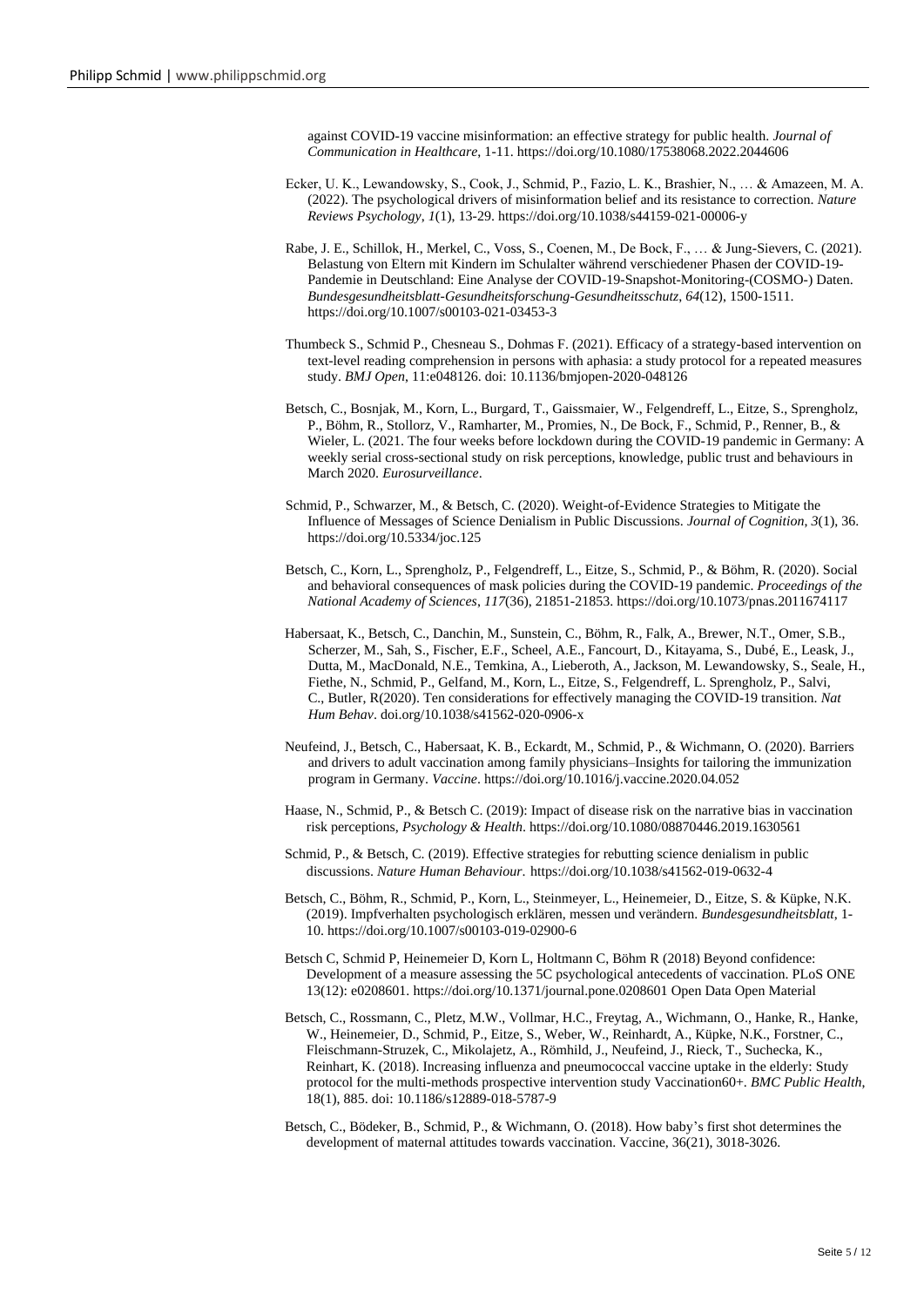- Schmid, P., MacDonald, N. E., Habersaat, K., & Butler, R. (2018). Commentary to: How to respond to vocal vaccine deniers in public. *Vaccine*, 36, 196-198. doi: <https://doi.org/10.1016/j.vaccine.2016.09.065>
- Schmid P, Rauber D, Betsch C, Lidolt G, Denker M-L (2017) Barriers of Influenza Vaccination Intention and Behavior – A Systematic Review of Influenza Vaccine Hesitancy, 2005 – 2016. *PLoS ONE* 12(1): e0170550. <https://doi.org/10.1371/journal.pone.0170550> [Open Data](https://osf.io/y83z7/)
- Betsch, C., Haase, N., Renkewitz, F. & Schmid, P. (2015). The narrative bias revisited: What drives the biasing influence of narrative information on risk perceptions? *[Judgment and Decision Making](http://journal.sjdm.org/14/141206a/jdm141206a.pdf)*, 10, 241-264.
- Betsch, C. & Schmid, P. (2012). Angst essen Impfbereitschaft auf? Der Einfluss kognitiver und affektiver Faktoren auf die Risikowahrnehmung im Ausbruchsgeschehen. [The influence of cognitive and affective aspects of risk perception during outbreaks.] *Bundesgesundheitsblatt*, 56, 124-130.
- Reports Lewandowsky, S., Cook, J., Schmid, P., Holford, D. L., Finn, A., Leask, J., Thomson, A., Lombardi, D., Al-Rawi, A. K., Amazeen, M. A., Anderson, E. C., Armaos, K. D., Betsch, C., Bruns, H. H. B., Ecker, U. K. H., Gavaruzzi, T., Hahn, U., Herzog, S., Juanchich, M., Kendeou, P., Newman, E. J., Pennycook, G., Rapp, D. N., Sah, S., Sinatra, G. M., Tapper, K., Vraga, E. K (2021). *The COVID-19 Vaccine Communication Handbook. A practical guide for improving vaccine communication and fighting misinformation*. Available at: https://sks.to/c19vax
	- Lewandowsky, S., Cook, J., Ecker, U. K. H., Albarracín, D., Amazeen, M. A., Kendeou, P., Lombardi, D., Newman, E. J., Pennycook, G., Porter, E. Rand, D. G., Rapp, D. N., Reifler, J., Roozenbeek, J., Schmid, P**.,** Seifert, C. M., Sinatra, G. M., Swire-Thompson, B., van der Linden, S., Vraga, E. K., Wood, T. J., Zaragoza, M. S. (2020). *The Debunking Handbook 2020*. <https://doi.org/10.17910/b7.1182>
	- World Health Organization, Regional Office for Europe (2017). Vaccination and trust How concerns arise and the role of communication in mitigating crises. Authored by Cornelia Betsch, Constanze Rossmann, Katrine Bach-Habersaat, Philipp Schmid, Cindy Holtmann, Lars Korn, Jascha Wiehn, Linda Mummer.
	- World Health Organization WHO. 2016. How to respond to vocal vaccine deniers. Authored by Schmid P., MacDonald NE. Available online: http://www.euro.who.int/en/health-topics/diseaseprevention/vaccines-and-immunization/publications/2016/best-practice-guidance-how-to-respondto-vocal-vaccine-deniers-in-public-2016
- Book chapters Betsch, C., Schmid, P., Holtmann, C., Heinemeier, D. & Korn, L. (2018). *Erklärung und Veränderung von Präventionsverhalten.* In: Kohlmann, C.-W., Salewski, C., Wirtz, M. A. (Hrsg.) (2018). Psychologie in der Gesundheitsförderung. Bern: Hogrefe.
	- Others Lewandowsky,. S., Schmid, P. (2021). How to fight Covid vaccine misinformation. *Aljazeera*. <https://www.aljazeera.com/opinions/2021/10/22/fighting-vaccine-misinformation>
		- Schmid, P., Lewandowsky,. S. (2021). Tackling COVID disinformation with empathy and conversation. *The Conversation*. [https://theconversation.com/tackling-covid-disinformation-with-empathy-and](https://www.wissenschaftskommunikation.de/postfaktische-apokalypse-vier-strategien-gegen-wissenschaftsleugnung-43093/)[conversation-173013](https://www.wissenschaftskommunikation.de/postfaktische-apokalypse-vier-strategien-gegen-wissenschaftsleugnung-43093/)
		- Schmid, P. (2020). Postfaktische Apokalypse? Vier Strategien gegen Wissenschaftsleugnung. *Wissenschaftskommunikation.de*. Available at: https://www.wissenschaftskommunikation.de/postfaktische-apokalypse-vier-strategien-gegenwissenschaftsleugnung-43093/
		- Schmid, P. (2019). Behind the paper: Experiences with open science practices. *community forum natureresearch*. Available at: https://socialsciences.nature.com/users/262518-philippschmid/posts/50129-did
		- Schmid, P. (2016). Impfmüdigkeit. *Skeptiker*, 04, 169-173

#### **AD HOC REVIEWER**

Nature Human Behaviour Health Psychology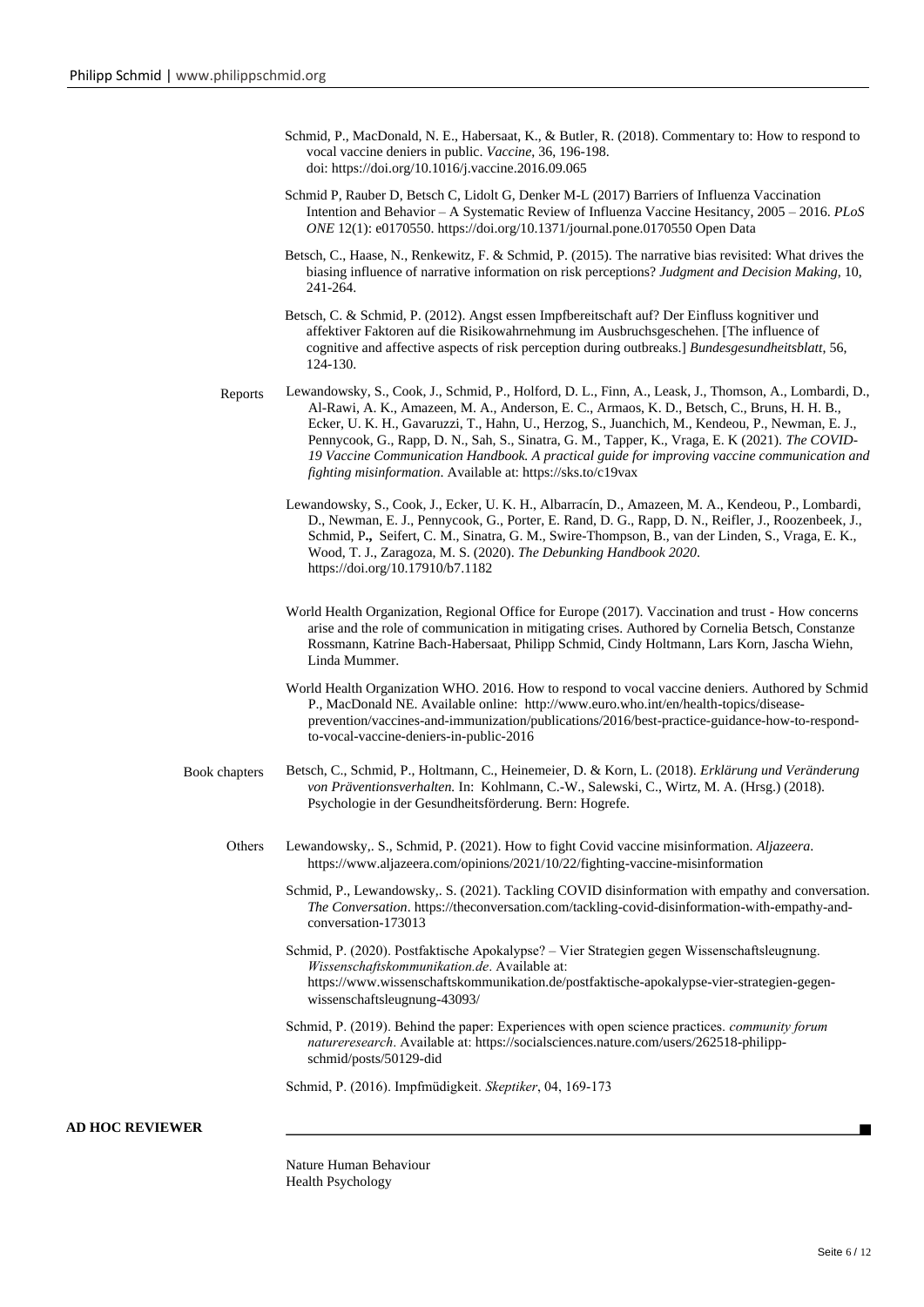|                   | <b>Communications Biology</b><br>Bundesgesundheitsblatt<br>PLoS ONE<br>Medical Decision Making (MDM)<br>Vaccine<br>Social Science & Medicine<br><b>Environmental Psychology</b><br>American Journal of Public Health<br>Journal of Cognitive Psychology<br>Scientific Reports<br>European Psychologist |
|-------------------|--------------------------------------------------------------------------------------------------------------------------------------------------------------------------------------------------------------------------------------------------------------------------------------------------------|
| PRIZES AND AWARDS |                                                                                                                                                                                                                                                                                                        |
| Awards            | 1.prize: University-wide competition by the Federal Centre for Health Education (BZgA)<br>Developing a concept for a browser-game (Serious Games for Health) adressing the measle vaccination.<br>Licenced BZgA.                                                                                       |
| <b>TALKS</b>      |                                                                                                                                                                                                                                                                                                        |
|                   | Schmid, P. (2022). Insights from Germany and discussion on behavioural strategies.<br>Healthcare professionals' COVID-19 vaccine confidence in Europe: Lessons Learnt – The Vaccine<br>Confidence Project. https://youtu.be/K5Dz9uSjZTI                                                                |
|                   | Schmid, P. (2022). Fake News zum Impfen.<br>Foko Fortbildungskongress Berufsverband der Frauenärzte. Düsseldorf (Germany).                                                                                                                                                                             |
|                   | Schmid, P. (2022). Handwerkszeug für Wissenschaftskommunikation.<br>Institut für Qualität und Wirtschaftlichkeit im Gesundheitswesen – Kolloquium. Online                                                                                                                                              |
|                   | Schmid, P. (2022). Webinar zum Thema Stärkung des Vertrauens in Covid-19-Impfungen in<br>Deutschland - The Vaccine Confidence Project.<br>https://www.youtube.com/watch?v=RZsNSZYk98M                                                                                                                  |
|                   | Schmid, P. (2022). Mythen im Gesundheitswesen.<br>Rationalität und Irrationalität im 21. Jahrhundert. Rotary Club Regensburg. Online                                                                                                                                                                   |
|                   | Schmid, P. (2022). Psychological interventions to address vaccine hesitancy.<br>Building healthcare professionals' confidence in COVID-19 vaccination in Croatia – The Vaccine<br>Confidence Project. https://www.youtube.com/watch?v=OaxcPl2iujM                                                      |
|                   | Schmid, P. (2021). Fake-News. Wir müssen reden<br>Integrationszentrum Kreis Unna. Online-Veranstaltung für Interessierte, Pädagog:innen und<br>Fachkräfte aus dem Gesundheitswesen.                                                                                                                    |
|                   | Schmid, P. (2021). Gesundheitskommunikation in Coronazeiten: Was haben wir gelernt?<br>Bundesinstitut für Risikobewertung - Kolloquium.                                                                                                                                                                |
|                   | Schmid, P. (2021). Debunking health misinformation in public. University of Zurich IKMZ - Speaker<br>Series 2021.                                                                                                                                                                                      |
|                   | Schmid, P. (2021). The hoax conspiracy as a soothing but maladaptive escape from the COVID-19<br>pandemic reality. European Association of Social Psychology - Small Group Meeting Social<br>Implications of Conspiracy Theories.                                                                      |
|                   | Schmid, P. (2021). Evaluation of a text-based debunking intervention for countering misinformation on<br>COVID-19 mRNA vaccines. European Conference on Health Communication.                                                                                                                          |
|                   | Schmid, P. (2021). Gesundheitskommunikation in Coronazeiten: Was haben wir gelernt?<br>Institut für Qualität und Wirtschaftlichkeit im Gesundheitswesen - Kolloquium.                                                                                                                                  |
|                   | Schmid, P. (2021). Rebutting Science Denialism. Max Planck Institut Berlin – Workshop on Online<br>Interventions.                                                                                                                                                                                      |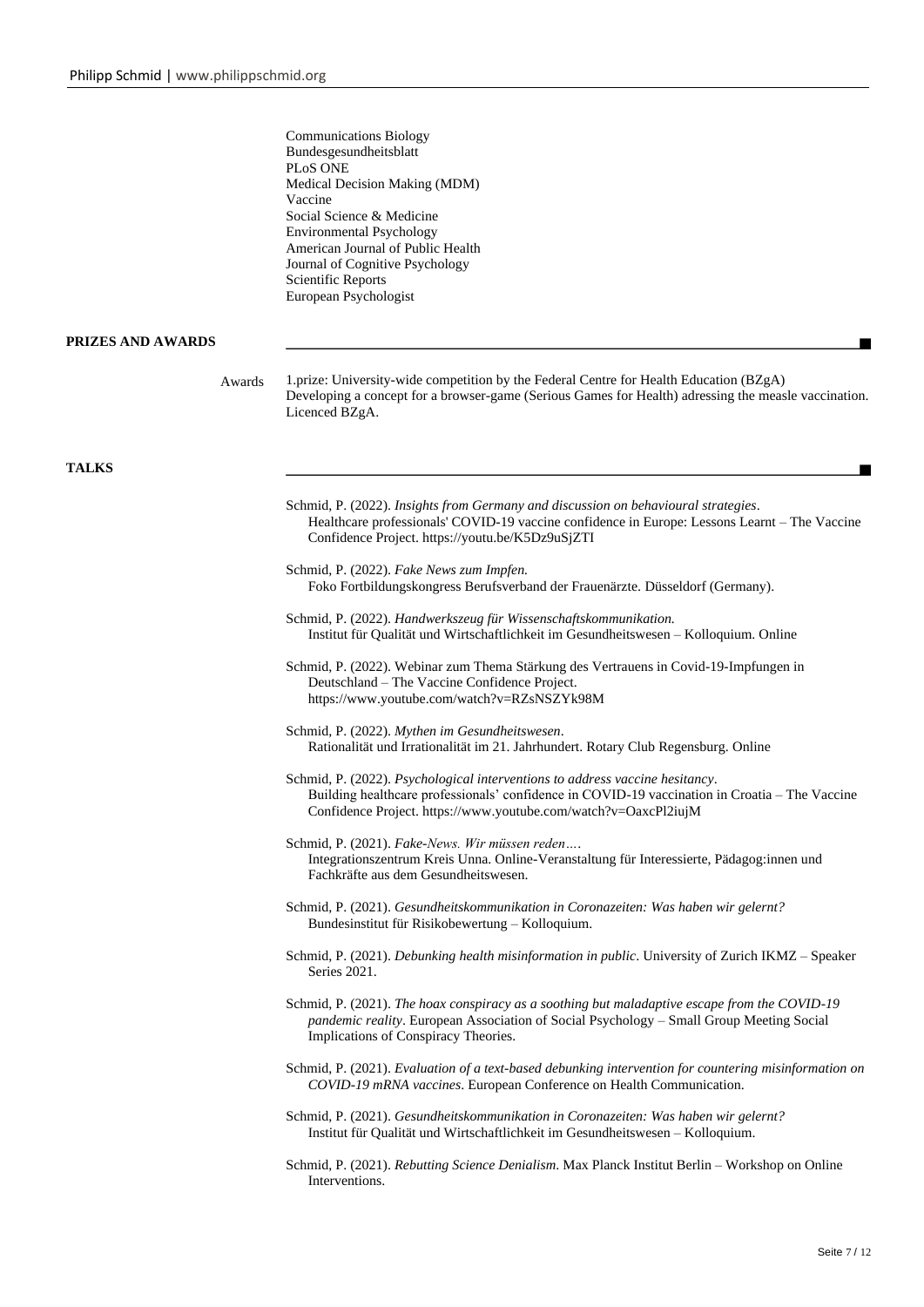- Schmid, P. (2021). *Impfmythen und Impfskepsis – eine psychologische Perspektive.* Deutsche Gesellschaft für Rheumatologie – Deutscher Rheumatologiekongress.
- Schmid, P. (2021). *Fake News zum Impfen (Rhetorische Fallen erkennen und vermeiden).* Berufsverband der Frauenärzte – Digitaler Gynäkologentag Rhein-Main.
- Schmid, P. (2021). *Effektive Strategien im Umgang mit Wissenschaftsleugnern – Eine psychologische Perspektive*. Skepkon 2021.
- Schmid, P. (2021). *The hoax conspiracy as a soothing but maladaptive escape from the COVID-19 pandemic reality*. Annual Conference of the European Health Psychology Society.
- Schmid, P. (2021). *Die Corona-Schutzimpung. Umgang mit Impfskeptiker\*innen*. Landesvereinigung für Gesundheit und Akademie für Sozialmedizin Niedersachsen e. V.
- Schmid, P. (2021). *Die Corona-Schutzimpung. Umgang mit Impfskeptiker\*innen*. Landesvereinigung für Gesundheit und Akademie für Sozialmedizin Niedersachsen e. V.
- Schmid, P. (2021). *Interventionen zum Schutz vor COVID-19 – Falschinformationen und Verschwörungstheorien*. Berufsverband Deutscher Psychologinnen und Psychologen. https://www.bdp-hessen.de/751
- Schmid, P. (2021). *Building a Dialogue on Evidence and Values: Overcoming Science Denialism*. Aspen Global Congress on Scientific Thinking & Action, Italy (Rome and online).
- Lewandowsky, S., Schmid, P. (2021). *The 'infodemic' and vaccine hesitancy in the age of Covid-19*. Festival of Internatiol Relations and Partnership University of Bristol, UK (online). https://www.bristol.ac.uk/psychology/events/2021/105.html
- Lewandowsky, S., Schmid, P. (2021). *Disinformation, conspiracy theories and the infodemic*. WHO Regional Office for Europe webinar series – Communication considerations for COVID-19 vaccine introduction, Copenhagen (Denmark and online).
- Schmid, P. (2021). *COVID-19 Impfung – Wie kommunizieren?* Deutsches Netzwerk Gesundheitskompetenz – Webtalk, Germany (online).
- Schmid, P. (2021). *Impfkommunikation – Wie kann eine gute Aufklärung zur Corona-Impfung gelingen*. Wissenschaft im Dialog – Webtalk, Germany (Berlin and online).
- Schmid, P. (2021). *Strategien für Fakten: Wir wir uns gegen Desinformation wehren können*. Bundesverband Deutscher Stiftungen – Webtalk "Update Stiftungskommunikation", Germany (online).
- Schmid, P. (2020). *How to deal with vocal vaccine deniers in public*. Canadian Immunization Conference CIC 2020. Quebec (Canada and online)
- Schmid, P. (2020). *How to respond to vocal vaccine deniers in public*. WHO Regional Office for Europe webinar series – Communication considerations for COVID-19 vaccine introduction, Copenhagen (Denmark and online).
- Schmid, P. (2020). *Impfen im Kreuzfeuer von Fake-News.* 63. Kongress Deutsche Gesellschaft für Gynäkologie und Geburtshilfe e.V., Munich (Germany and online)
- Schmid, P. (2020). *Effective Strategies to Counter Science Denialism in Public.* WHO ad-hoc technical consultation on managing the COVID-19 infodemic, Geneva (Switzerland and online)
- Schmid, P. (2020). *Medizinmythen wirksam entkräften*. Europäisches Forum für Evidenzbasierte Prävention, Perchtolsdorf (Austria).
- Schmid, P. (2019). *Rebutting fake news around vaccination – A psychological perspective*. XVI International Update Seminar On Vaccines –Balmis Instituto, Almeria (Spain).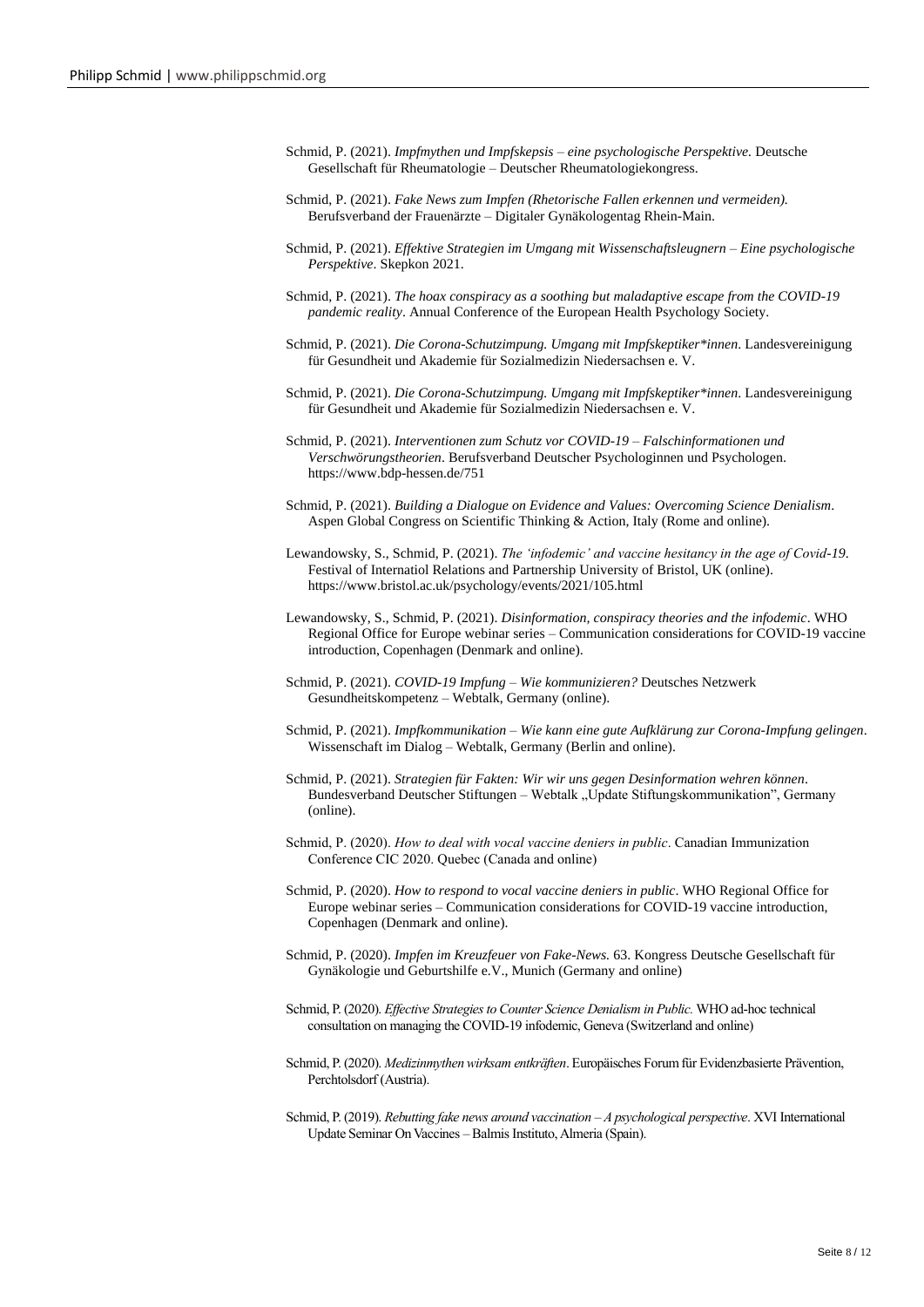- Schmid, P. (2019). *Fake-News zum Thema Impfungen bekämpfen – eine psychologische Perspektive*. Turnusärztekongress, Vorarlberg (Austria).
- Schmid, P., Betsch, C., (2019). *Advocating for science: How to rebut science denialism in public discussions.* 21st Conference of the European Society for Cognitive Psychology, Tenerife (Spain).
- Schmid, P., Schwarzer, M., Betsch, C., (2019). *Neutralizing the false-balance effect – How media can support rebuttal of misinformation about vaccination*. European Health Psychology Society Annual Conference, Dubrovnik (Croatia).
- Schmid, P. (2019). *Health communication in a post-truth era.* Keynote Behavioural Insights Summer School, Erfurt (Germany).
- Schmid, P. (2019). *Fake News – Rhetorische Fallen erkennen und vermeiden*. Nationale Impfkonferenz, Hamburg (Germany).
- Schmid, P., (2019). FakeNews und Mythen im Impfwesen entkräften –was funktioniert? Ein psychologischer Blick. Impfgespräche aks Gesundheit Vorarlberg, Bregenz (Austria).
- Schmid, P., (2018). FakeNews und Mythen im Gesundheitsbereich entkräften –was funktioniert? Ein psychologischer Blick. Herbstsymposium IQWiG, Köln (Germany).
- Schmid, P., Betsch, C., (2018). How to respond to persuasive messages of vaccine deniers in public debates. The Risk and Uncertainty Conference (RUC), Amsterdam (Netherlands).
- Schmid, P., Betsch, C., (2018). How to respond to persuasive messages of vaccine deniers Experimental verification of a two-dimensional debunking strategy. International Meeting of the Psychonomic Society, Amsterdam (Netherlands).
- Schmid, P., Betsch, C., (2018). Debunking of persuasive messages of vaccine denial; An empirical verification of a two dimensional debunking strategy [Persuasive Botschaften von Impfgegnern entkräften; Experimentelle Überprüfung einer zweidimensionalen Debunking Strategie] Update 2. Kongress der Deutschen Gesellschaft für Psychologie (DGPS), Frankfurt (Germany).
- Schmid, P., Betsch, C., (2018). Fake news und Mythen im Gesundheitsbereich entkräften. Was funktioniert? Ein psychologischer Blick. Herbstsymposium Institut für Qualität und Wirtschaftlichkeit im Gesundheitswesen. (IQWiG), Köln (Germany).
- Schmid, P., Betsch, C., (2018). How to respond to vocal vaccine deniers in public. Fondation Merieux: Strategies to Increase Vaccine Acceptance and Uptake, Annecy (France).
- Schmid, P., Betsch, C., (2017). Debunking of persuasive messages of vaccine denial; An empirical verification of a two dimensional debunking strategy [Persuasive Botschaften von Impfgegnern entkräften; Experimentelle Überprüfung einer zweidimensionalen Debunking Strategie] Update 1. 2.Jahrestagung der DGPuK - Fachgruppe Gesundheitskommunikation, Erfurt (Germany).
- Schmid, P., Betsch, C., (2017). Debunking of persuasive messages of vaccine denial; An empirical verification of a two dimensional debunking strategy [Persuasive Botschaften von Impfgegnern entkräften; Experimentelle Überprüfung einer zweidimensionalen Debunking Strategie]. Kongress für Gesundheitspsychologie (DGPS), Siegen (Germany).
- Schmid, P., Betsch, C., (2017). Impfcompliance Psychologische Erklärungs- und Interventionsansätze. 31. Freiburger Symposium Arbeitsmedizin im Gesundheitsdienst, Freiburg (Germany).
- Schmid, P., Betsch, C., (2017). Vaccination; A social decision. [Impfen als soziale Entscheidung]. 25. Jahrestagung der Deutschen Gesellschaft für Pädiatrische Infektiologie e. V. (DGPI), Dresden (Germany).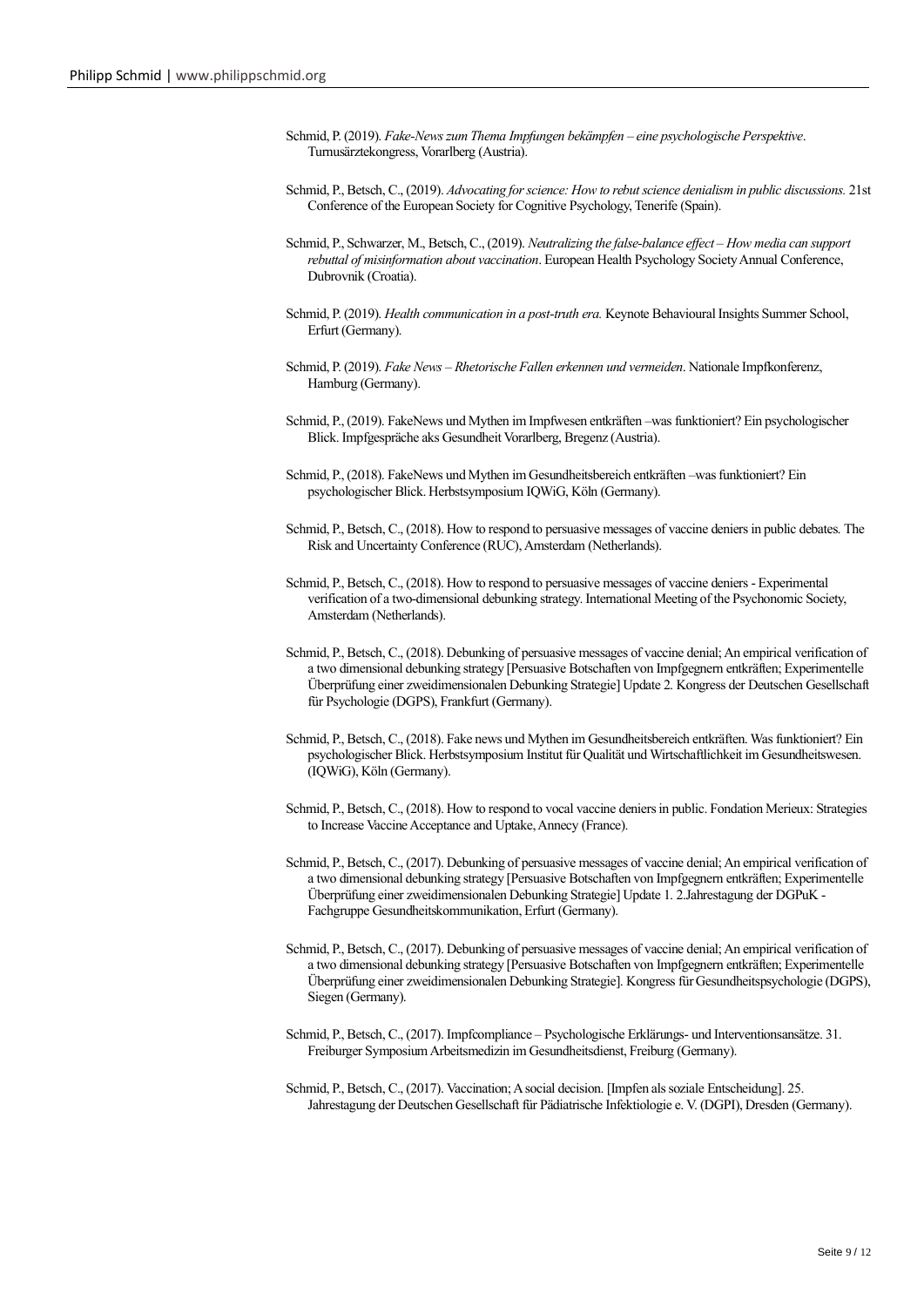|                                          |      | Schmid, P., Betsch, C., (2016). Vaccine Scepticism, Vaccine Criticism, Vaccine Hesitancy, [Impfskepsis,<br>Impfkritik, Impfmüdigkeit]. Workshop des ÄKBV Ärztlicher Kreis- und Bezirksverband München,<br>München (Germany).                                                                                 |
|------------------------------------------|------|--------------------------------------------------------------------------------------------------------------------------------------------------------------------------------------------------------------------------------------------------------------------------------------------------------------|
|                                          |      | Schmid, P., Betsch, C., (2016). The Four Reasons of Vaccine Refusal – Development of a Measurement Tool.<br>[Die 4 Gründe von Impfverweigerung - Entwicklung und Validierung eines Messinstruments]. Kongress der<br>Deutschen Gesellschaft für Psychologie (DGPS), Leipzig (Germany).                       |
|                                          |      | Schmid, P., Betsch, C., (2016). Hesitancy Issues for Influenza Vaccination: A Literature Review. Third WHO<br>Consultation on Global Action Plan for Influenza Vaccines (GAP III). Geneva (Switzerland).                                                                                                     |
|                                          |      | Schmid, P., Betsch, C., (2016). Psychology of Vaccine Decision Making [Die Psychologie der<br>Impfentscheidung] in Vaccination in Austria - Status Quo and Quo Vadis. Forum Alpbach, Alpbach<br>(Austria).                                                                                                   |
| <b>SELECTED PRESS</b><br><b>COVERAGE</b> |      |                                                                                                                                                                                                                                                                                                              |
|                                          | 2022 | Spektrum.de. Verschwörungstheorien widerlegen, aber richtig. Report von Jan Schwenkenbecher.<br>https://www.spektrum.de/news/wie-man-mit-menschen-redet-die-an-verschwoerungstheorien-<br>glauben/1978384                                                                                                    |
|                                          |      | Bayrischer Rundfunk. #Faktenfuchs: Impfskepsis bei Ärzten - selten, aber folgenschwer. Report von<br>Jana Heigl. https://www.br.de/nachrichten/deutschland-welt/corona-impfung-wie-spreche-ich-mit-<br>impfskeptikern-faktenfuchs, Sr0hcSN                                                                   |
|                                          | 2021 | Wissenschaftskommunikation.de: Wir müssen mit Empathie und Respekt arbeiten. Report von Inga<br>Dreyer. https://www.wissenschaftskommunikation.de/wir-muessen-mit-empathie-und-respekt-arbeiten-<br>54541/                                                                                                   |
|                                          |      | The Conversation. Tackling COVID disinformation with empathy and conversation. Opinion piece by<br>Philipp Schmid and Stephan Lewandowsky. https://theconversation.com/tackling-covid-disinformation-<br>with-empathy-and-conversation-173013                                                                |
|                                          |      | Aljazeera. How to fight Covid vaccine misinformation. Opinion piece by Philipp Schmid and Stephan<br>Lewandowsky. https://www.aljazeera.com/opinions/2021/10/22/fighting-vaccine-misinformation                                                                                                              |
|                                          |      | MDR-exactly: Wie radikal sind die Impfgegner im Osten von Deutschland? Reportage von Luca<br>Schmitt-Walz. https://www.mdr.de/presse/unternehmen/presseinformation-mdr-exactly-impfgegner-<br>100.html                                                                                                       |
|                                          |      | Bayrischer Rundfunk. #Faktenfuchs: Wie spreche ich mit Impfskeptikern? Report von Jana Heigl und<br>Elisabeth Kagermeier. https://www.br.de/nachrichten/deutschland-welt/corona-impfung-wie-spreche-<br>ich-mit-impfskeptikern-faktenfuchs, SrOhcSN                                                          |
|                                          |      | Süddeutsche Zeitung Magazin. Mit diesen Argumenten überzeugen Sie Impfskeptiker. Interview mit<br>Christoph Cadenbach. https://sz-magazin.sueddeutsche.de/gesundheit/impfgegner-ueberzeugen-corona-<br>impfpflicht-90533?reduced=true                                                                        |
|                                          |      | Stern. Es gibt drei Gründe warum Menschen sich nicht impfen lassen – und so kann man sie<br>überzeugen. Interview mit Nicole Simon. https://www.stern.de/p/plus/gesundheit-wissenschaft/wie-<br>bekommt-man-menschen-dazu-sich-impfen-zu-lassen-<br>30396112.html?utm_source=Twitter&utm_medium=social_share |
|                                          |      | Perspective Daily. Warum wir Impfungen (nicht) vertrauen. Report von Lara Malberger & Katharina<br>Wiegmann. https://perspective-daily.de/article/1549/probiere                                                                                                                                              |
|                                          |      | The ESP European Skeptics Podcast. The COVID-19 Vaccine Communication Handbook.<br>https://theesp.eu/podcast_archive/theesp-ep-261.html                                                                                                                                                                      |
|                                          |      | Apothekenumschau. Solange Informationslücken nicht gefüllt werden bleiben Zweifel. Interview mit<br>Elisabeth Hussendörfer. https://www.apotheken-umschau.de/Coronavirus/Solange-<br>Informationsluecken-nicht-gefuellt-werden-bleiben-Zweifel-562095.html                                                   |
|                                          |      |                                                                                                                                                                                                                                                                                                              |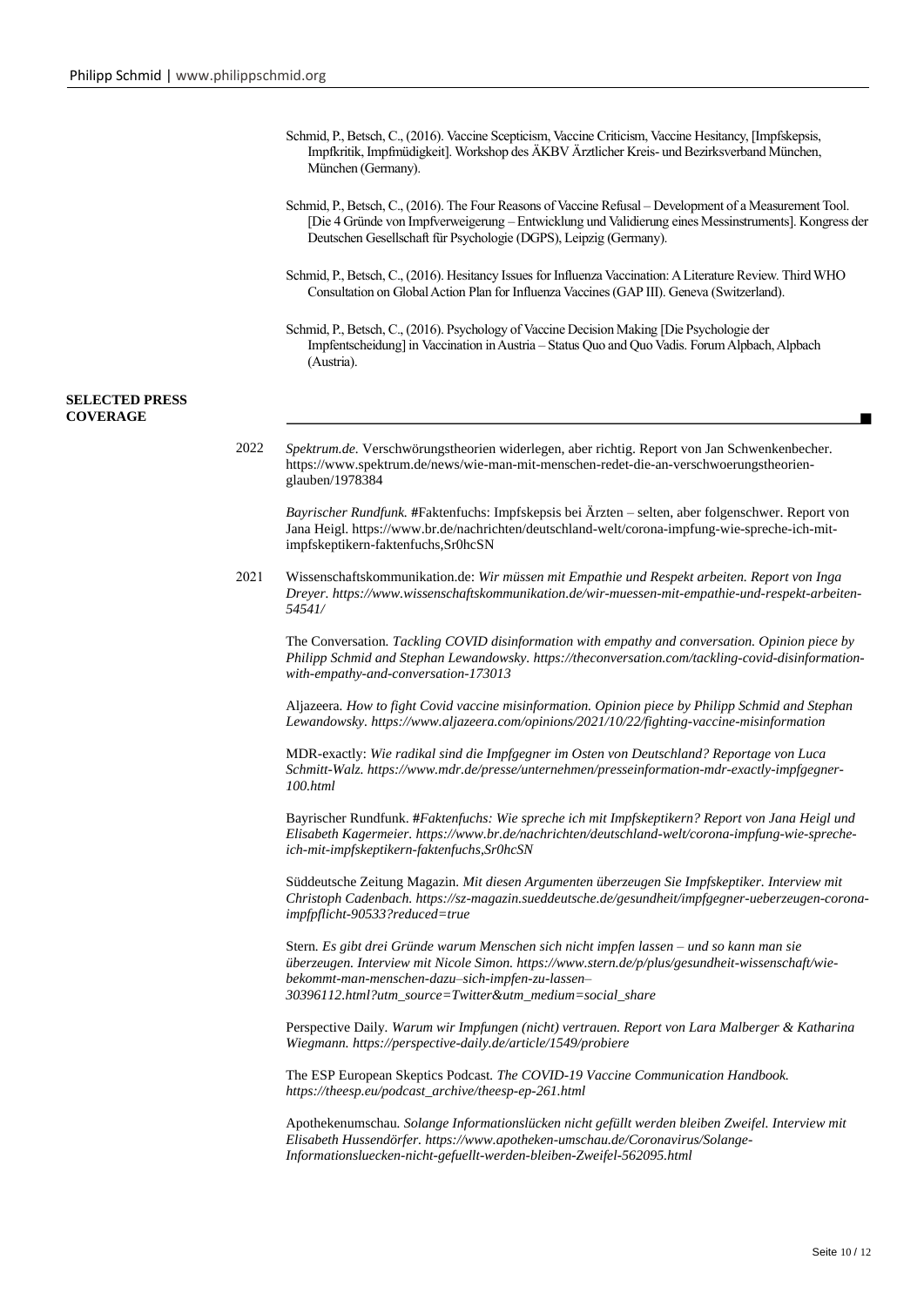European Science-Media Hub*. Science denialism, misinformation & the importance of public confidence in the safety & effectiveness of the Covid-19 vaccine. Interview with Sophia Ignatidou. https://sciencemediahub.eu/2021/01/06/interview-with-philipp-schmid-on-science-denialismmisinformation-the-importance-of-public-confidence-in-the-safety-effectiveness-of-the-covid-19 vaccine/*

Deutsches Ärzteblatt*. Klagen können drohen. Report von Eva Richter-Kuhlmann. https://cdn.aerzteblatt.de/pdf/118/3/a78.pdf?ts=18%2E01%2E2021+12%3A13%3A05*

2020 *Fluter*. Dein Spickzettel für Corona-Diskussionen. Report von Stephan Anpalagan. https://www.fluter.de/tipps-corona-leugnern-begegnen

*Robert Koch Institut*. Lehrvideo: Ärztliche Kommunikation mit ImpfgegnerInnen im Kontext der COVID-19-Pandemie. https://www.youtube.com/watch?v=AFE1uNaWy40&feature=emb\_logo

*Wissenschaftskommunikation.de*. Gastbeitrag: Postfaktische Apokalypse? – Vier Strategien gegen Wissenschaftsleugnung. https://www.wissenschaftskommunikation.de/postfaktische-apokalypse-vierstrategien-gegen-wissenschaftsleugnung-43093/

*NDR*. Podcast. Die Jagd nach dem Impfstoff #7: Die große Angst vorm Impfen. Interview mit Oda Lambrecht und Christian Baars. https://www.ndr.de/nachrichten/info/Die-Jagd-nach-dem-Impfstoff-7- Die-grosse-Angst-vorm-Impfen,audio797936.html

*Deutschlandfunk*. Skepsis gegenüber Corona-Impfungen – Psychologe: "Das zentrale Argument sollte immer Information sein". Interview mit Stephanie Rhode. https://www.ardaudiothek.de/interview/skepsis-gegenueber-corona-impfungen-psychologe-das-zentraleargument-sollte-immer-information-sein/84441270

ARD Tagesthemen. Interview with Pinar Atalay Umgang mit Impfskepsis [Vaccine Hesitancy]: https://www.youtube.com/watch?v=SkJH3qaSy4A

Deutschlandfunk. Interview with Stephanie Rhode. Skepsis Coronaimpfung [Vaccine Hesitancy Covid-19]. https://www.deutschlandfunk.de/skepsis-gegenueber-corona-impfungen-psychologe-daszentrale.694.de.html?dram:article\_id=489617

Medical Tribune. Coronaskeptiker und Impfgegner in der Sprechstunde. Interview with Anouschka Wasner. https://www.medical-tribune.de/meinung-und-dialog/artikel/coronaskeptiker-und-impfgegnerin-der-sprechstunde-was-hilft-im-umgang-mit-ihnen/

ReportPsychologie. Präventionsmaßnahmen werden nicht selten Opfer ihres Erfolgs. Interview with Susanne Koch.

https://www.psychologenverlag.de/download/product/772/pmid/800/?fbclid=IwAR3VneWRWuIWBs5 T1Kx72FMOVOWJf6NrBeyRC4YRiokUB2H7BsCUrID0QTU

fluter. Dein Spickzettel für Corona Diskussionen [How to talk about Corona]. https://www.fluter.de/tipps-corona-leugnern-begegnen

El Pais. Negacionistas de la catástrofe. Report 03.04.2020 by Angeles Lucas https://elpais.com/internacional/2020-04-02/negacionistas-de-la-catastrofe.html

FAZ. Wieso glauben so viele Menschen den Ärzten nicht mehr? Report 20.03.2020 by Anna Vollmer: https://www.faz.net/aktuell/stil/leib-seele/corona-und-verschwoerungen-warum-menschen-den-aerztennicht-glauben-16684470.html?printPagedArticle=true&fbclid=IwAR22m65VQYGlkyOuCbyV22pgE-MRXlNdldf\_5l15PUjy2PGdyyq4o728ixE#pageIndex\_2

MedWatch. Wie Kommunen Stimmung gegen das Impfen machen. Report 12.03.2020 by Hinner Feldwisch-Drentrup: https://medwatch.de/2020/03/12/wie-kommunen-stimmung-gegen-das-impfenmachen/

2019 Der Tag – Deutsche Welle TV. Gast des Tages – Philipp Schmid. Live-Interview by Jens Olesen. https://www.youtube.com/watch?v=DDASE4mZTWw

Universität Erfurt. Philipp Schmid sagt Falschinformationen den Kampf an. Interview: https://weltbeweger.uni-erfurt.de/2019/08/14/weltbeweger-philipp-schmid/

Bento. Der Mann, der es mit jedem Impfgegner aufnimmt. Interview by Jan Petter